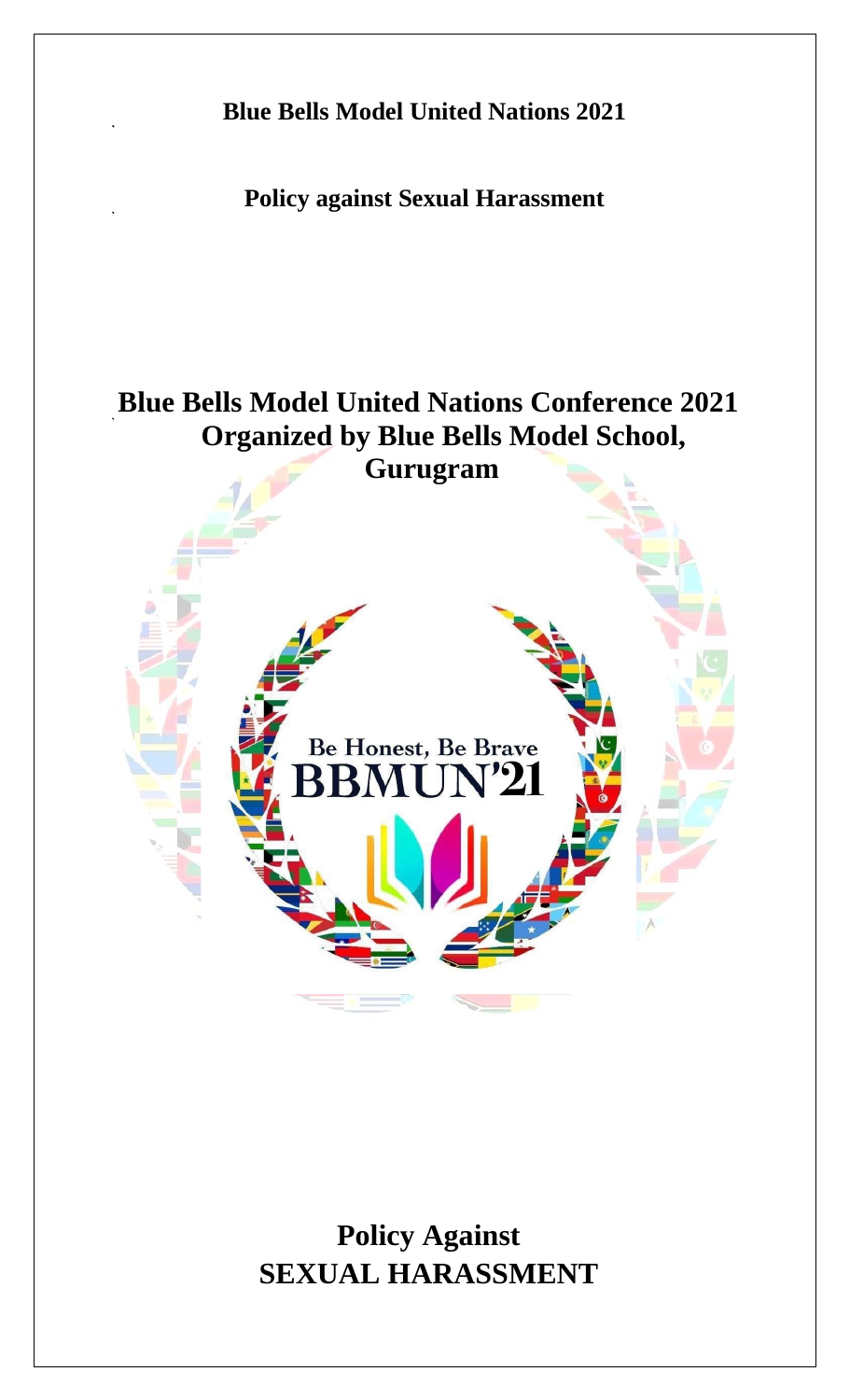#### **OBJECTIVE:**

The **Secretariat** of **Blue Bells MUN 2021** is committed to creating and maintaining a secure conference environment where it's Participants, Guests, Volunteers and others can participate and compete together in an atmosphere free of harassment, exploitation and intimidation caused by acts of Sexual Harassment within but not limited to the conference premises and other locations directly related to the Organizers Conference.

The objective of this policy is to provide protection against sexual harassment at the place of the conference and for the prevention and redressal of complaints of sexual harassment and for matters connected therewith

At **Blue Bells MUN 2021**, we would be having zero-tolerance for sexual harassment. We value each and every Delegate, Executive Board Member and Volunteer working with us and wish to protect their dignity and self-respect. In doing so, we are determined to promote a conference environment in which persons of both genders complement each other as equals in an environment that encourages maximum productivity and to keep the personal dignity.

We at **Blue Bells MUN 2021** are committed towards giving every participant a just and fair hearing on issues encountered by them at the conference with special attention to sexual harassment. **The Secretariat** will take very serious disciplinary action against any victimization of the participant, Executive Board Member or Organizing Committee member, who is complaining or the alleged harasser that may result from a complaint.

### **SCOPE**

**The Secretariat's** Policy with regard to **Prevention, Prohibition and Redressal of** Sexual Harassment covers every individual attending the Conference, in whatever capacity. **The Secretariat** encourages every individual at the conference who believes they are sexually harassed to use the redressal mechanism as provided in this policy.

**Be Honest, Be Brave** 

*Sexual harassment is judged by the impact on the complainant and not the intent of the Respondent.*

*Sexual harassment as addressed in this Policy need not necessarily be from a male to female participants; it can be vice versa as well as between individuals of same gender, or non-binary gender*.

This Policy comes into force with effect from Day 1 of the Conference, i.e.  $20<sup>th</sup>$  of August 2021 and be effectuated until  $21<sup>st</sup>$  of August, 2021.

### **DEFINITION:**

- a) "Aggrieved Person" means a person who alleges to have been subject to any act of sexual harassment by the Respondent.
- **b)** "Organizer" means **The Secretariat (Inclusive of and equivalent to theOrganizing Committee)**
- c) "Participants" means a person attending the conference as an Delegate, Executive Board Member, International Press Member or in similar capacity called by any other suchname;
- d) "Internal Complaints Committee" for the Conference means a committee constituted by **Blue Bells Model School, Gurugram** as per this Policy.
- e) "Respondent" means a person against whom the aggrieved person has made a complaint.
- f) "Sexual Harassment" includes any one or more of the following unwelcome actsor behavior (whether directly or by implication) such as:
	- i. Physical contact and advances; or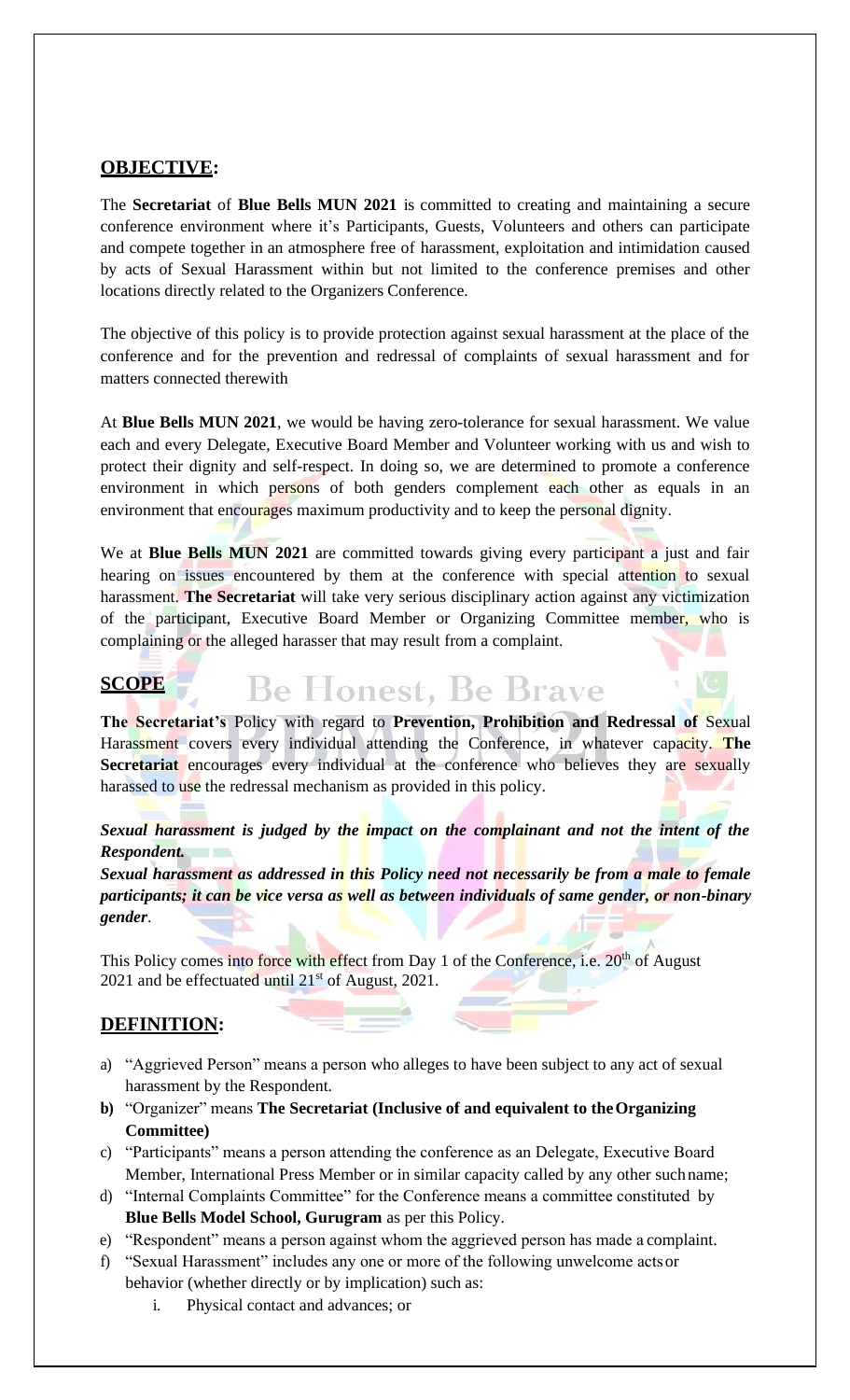- ii. A demand or request for sexual favors; or
- iii. Making Sexually colored remarks; or
- iv. Showing pornography or other offensive or derogatory pictures, cartoons, representations, graphics, pamphlets or sayings;
- v. Any other unwelcome physical, verbal or non-verbal conduct of sexual nature; or
- g) Following circumstances amongst other circumstances mentioned above may constitute sexual harassment if it occurs or is present in relation or connected with any act or behavior of sexual harassment:
	- i. Implied or explicit promise of preferential treatment;
	- ii. Implied or explicit threat of detrimental treatment;
	- iii. Implied or explicit threat about their present or future;
	- iv. Interfering with their work or creating an intimidating or offensive or hostile work environment; humiliation treatment likely to affect their health or safety.
	- v. Humiliating treatment likely to affect the health and safety of theaggrieved person.
- h) In addition to the instances mentioned hereinabove, any other acts or behavior, which outrages the modesty of female participants, will be considered as sexual harassment.
- i) "Venue/Workplace" includes any the Conference venue and the conference accommodation including transportation provided by the Organizers for undertaking such journey.

# **INTERNAL COMPLAINTS COMMITTEE:**

Every complaint received shall be forwarded to Internal Complaint Committee formed under the policy for redressal. The investigation shall be carried out by Internal Complaints Committee constituted for this purpose.  $\blacksquare \in \mathbb{S} \mathbb{T}$ Þе srave

- a) For the purpose of this Conference the Internal Complaints Committee has to be constituted of the following members, as nominated by the Organizers:
	- i. Two senior Secretariat Members; One of who is hereby designated as the Presiding Officer of the Committee (Teacher-in charge)
	- ii. Two members with experience in social work or having legal knowledge.
	- iii. One senior member from the Members of the Executive Board of the Conference.
- b) At least half the total members of the Committee have to be women.
- c) The Organizers would keep a list of alternate Secretariat member to serve on the ICC in case any of the primary Members are made Respondents. Under no circumstances shall a Respondent be a member of the ICC.
- d) The Details of the ICC Members, as provided in Appendix A shall be made public and prominently displayed during the Conference.

# **COMPLAINT REDRESSAL MECHANISM**

Any aggrieved person may make, in writing (or in exceptional cases, verbally), a complaint of sexual harassment at conference to the committee giving details of the sexual harassment meted out to her/him on the date of incident and in case of a series of incidents, as soon as possible, which may be extended for a further period till the end of the conference or even indefinitely, if circumstances warrant such extension in the opinion of the Internal Complaints Committee.

- a) The Presiding Officer or any Member of the Internal Complaints Committee can render reasonable assistance to the person for making complaint in writing, in case they are unable to do so.
- b) On receipt of complaint, the Internal Complaint Committee shall decide the place and time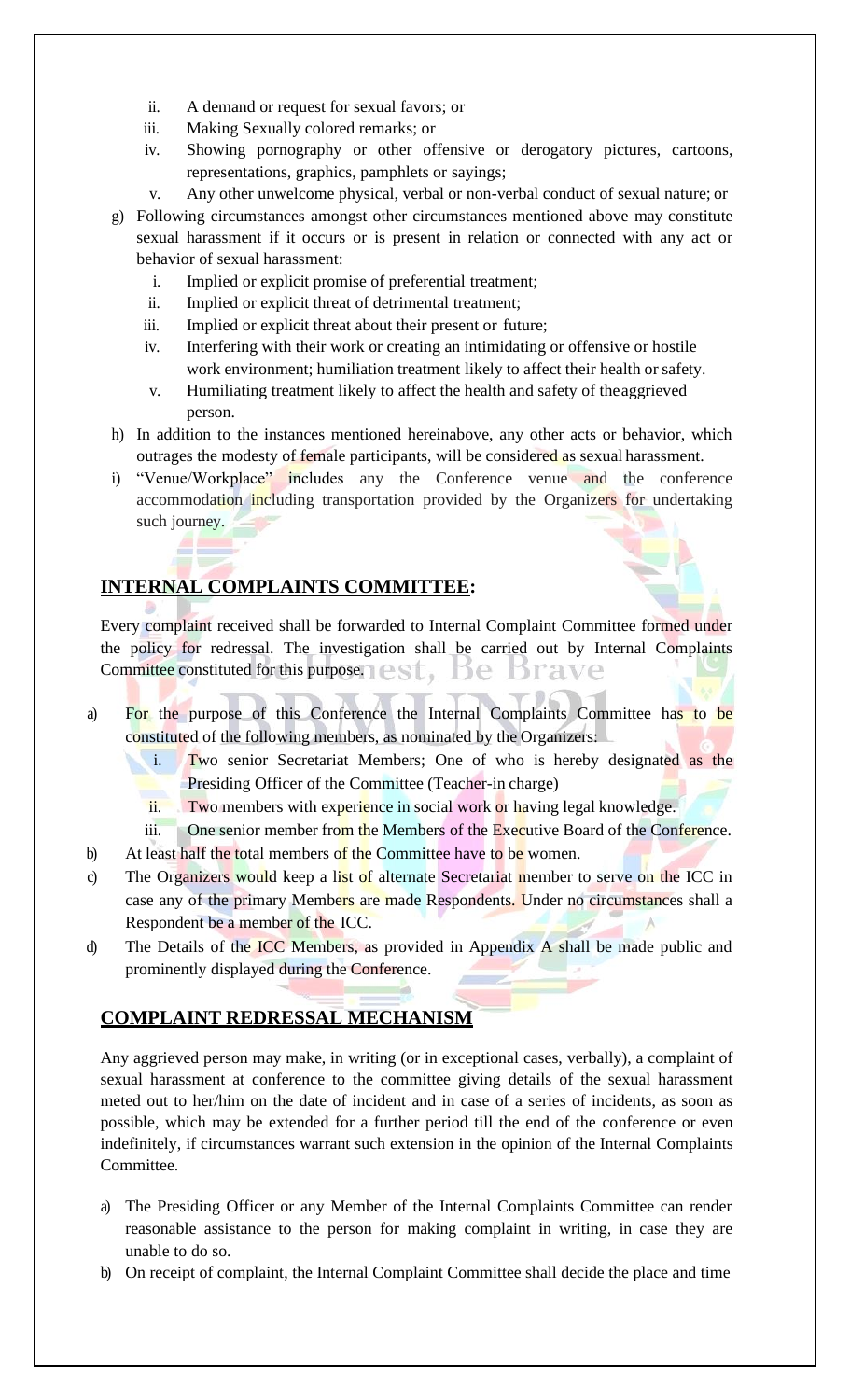for hearing the complaint and shall intimate the date, time and place of hearing to the Complainant and Respondent. The Internal Complaints Committee shall follow principle of Natural Justice while handling such complaints.

- c) Where the aggrieved person is unable to make a complaint on account of their physical incapacity, a complaint may be filed by
	- i. A friend; or
	- ii. A colleague; or
	- iii. Any person who has knowledge of the incident, with the writtenconsent of the aggrieved person.
	- 2. Where the aggrieved person is unable to make a complaint on account of their mental trauma, a complaint may be filed by
		- i. a friend; or
		- ii. any person who has knowledge of the incident with any of the above
	- 3. Where the aggrieved person for any other reason is unable to make a complaint, a complaint may be filed by any person who has knowledge of the incident, with their written consent.
- d) Internal Complaints Committee on receipt of such written complaint, may, if require ask the aggrieved person to furnish additional information about the alleged harassment.
- e) It is not required that the Internal Complaints Committee waits till a formal written complaint, and can proceed to start an inquiry on an oral complaint or knowledge, as long as the aggrieved individual issues a written statement at a later stage.
- f) The Complainant or person authorized on their behalf as per above provision, shall make a complaint to the Internal Complaints Committee through following mode:
	- i. Copy of complaint along with supporting documents and names and address of witness shall be sent to Internal Complaints Committee at [bluebellsmun@gmail.com](mailto:bluebellsmun@gmail.com) OR details of the incident with whatever available proof as may be possible WhatsApp to  $+91$  99992 43438 OR via telephone call to 0124-4698888 OR via personal intimation to any one of the members of the ICC, whose details would be made publicly available. In case complaints are made via text messages, calls, or personal intimations, supporting documents and formal written complaint can be submitted at a later stage once the ICC starts its preliminary inquiry. Nothing herein shall prohibit the Aggrieved Party from which ever ICC Member may be around/closest/available immediately and ask them to guide in helping initiate the process.
	- ii. Internal Complaint Committee shall investigate in detail into the matter of the complaint. The Internal Complaint committee shall have the right to call the person against whom the complaint is made or any other witnesses as when necessary.
	- iii. Internal Complaint Committee shall have the right to terminate the enquiry or give ex-parte decision on the complaint, if the Respondent refuses to appear before the committee.
	- iv. The Internal Committee must complete its investigation on the day of the complaint itself or if that is not possible without 24 hours from the time the complaint had been made.
	- v. The parties shall not be required neither be allowed to bring any legal practitioner to represent them in their case at any stage of the proceedings before the Internal Complaints Committee.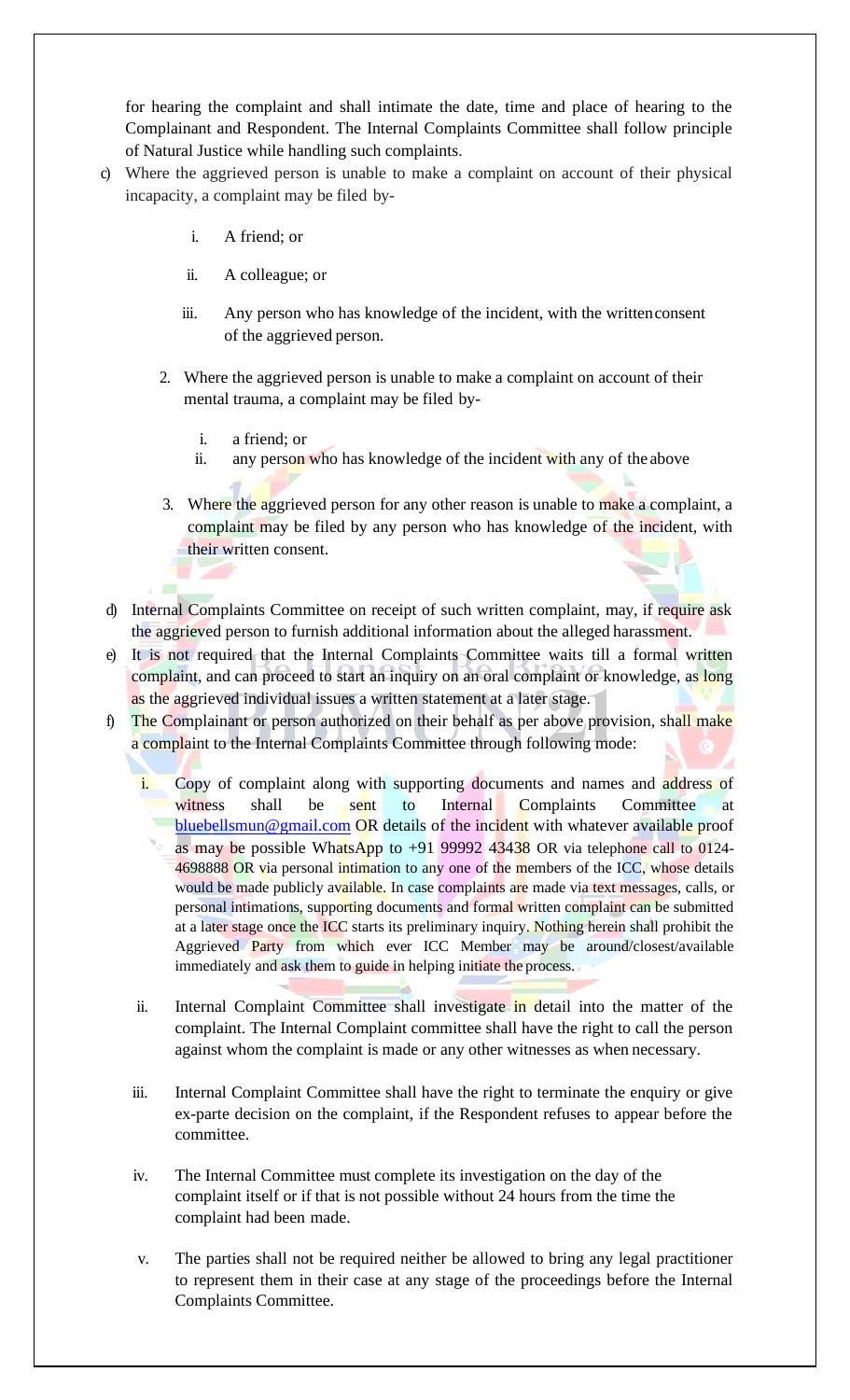- vi. For conducting the enquiry the quorum of the Internal Complaints Committee shall be of 3 members including the presiding officer.
- g) The Internal Committee may before initiating an inquiry, and ONLY at the aggrieved person's request, attempt to settle the matter through conciliation. However, Internal Complaints Committee shall ensure that:
	- a) Where a settlement has been arrived, the settlement terms shall be signed by both the parties and shall be provided with a copy of it.
	- b) Where, a settlement is arrived as mentioned hereinabove, no further enquiry shall be conducted by the Internal Complaints Committee.
- h) The Internal Complaints Committee may during such investigation may, summon and enforce the attendance of any person, part of the Conference or related to the incident, and examining him/her/them under oath;
- i) During such enquiry, upon written request by the aggrieved person, the committee may at its discretion recommend:
	- i. To transfer the aggrieved person or the respondent to any other committee temporarily;

## **ACTION:**

- a) The Committee shall on completion of the enquiry provide a report of its findings on within 24 hours of receipt of the complaint, a copy of which shall be provided to the Aggrieved party and the Respondent.
- b) If the allegation against the respondent has not been proved, the Committee may recommend that no action needs to be taken in the matter.
- c) If the Internal Complaints Committee arrives at the conclusion that the allegation against the respondent has been proved, it shall recommend to:
	- i. To tender written apology to the complainant, issue warning, withholding of remuneration/ certificate of the Respondent.
	- ii. In case of serious violations, the Committee reserves the right to expel respondents from the conference.
	- iii. Recommend that the Aggrieved take criminal action against the Respondent and help the Aggrieved with the same.

### **FALSE ACCUSATIONS:**

- a) The complaint of sexual harassment made by any participant shall be taken up with utmost seriousness by **The Secretariat**. However, there shall be zero tolerance for any false accusation.
- b) If the Internal Complaint Committee comes to a conclusion that the allegation was made with malicious intent or the aggrieved person or any other person making the complaint on behalf of the aggrieved person produced false or forged or misleading documents to prove his/her case, the Internal Complaint Committee may recommend action to be taken against the person who has made the complaint, including removal from the conference.
- **c) In such a case, malicious intent has to be established after an inquiry, before any action is recommended. A mere inability to substantiate a complaint or provide adequate proof would not be a ground to conclude an allegation as malicious.**
- d) It is to be noted that this statement is not intended to discourage participants from coming forward with any complaints. **The Secretariat** recognizes and expects that some claims may be difficult to prove or support, or may not in fact be found to raise to the level of seriousness deemed necessary to be considered as Sexual Harassment. These types of complaints will **not** be considered to be false accusations.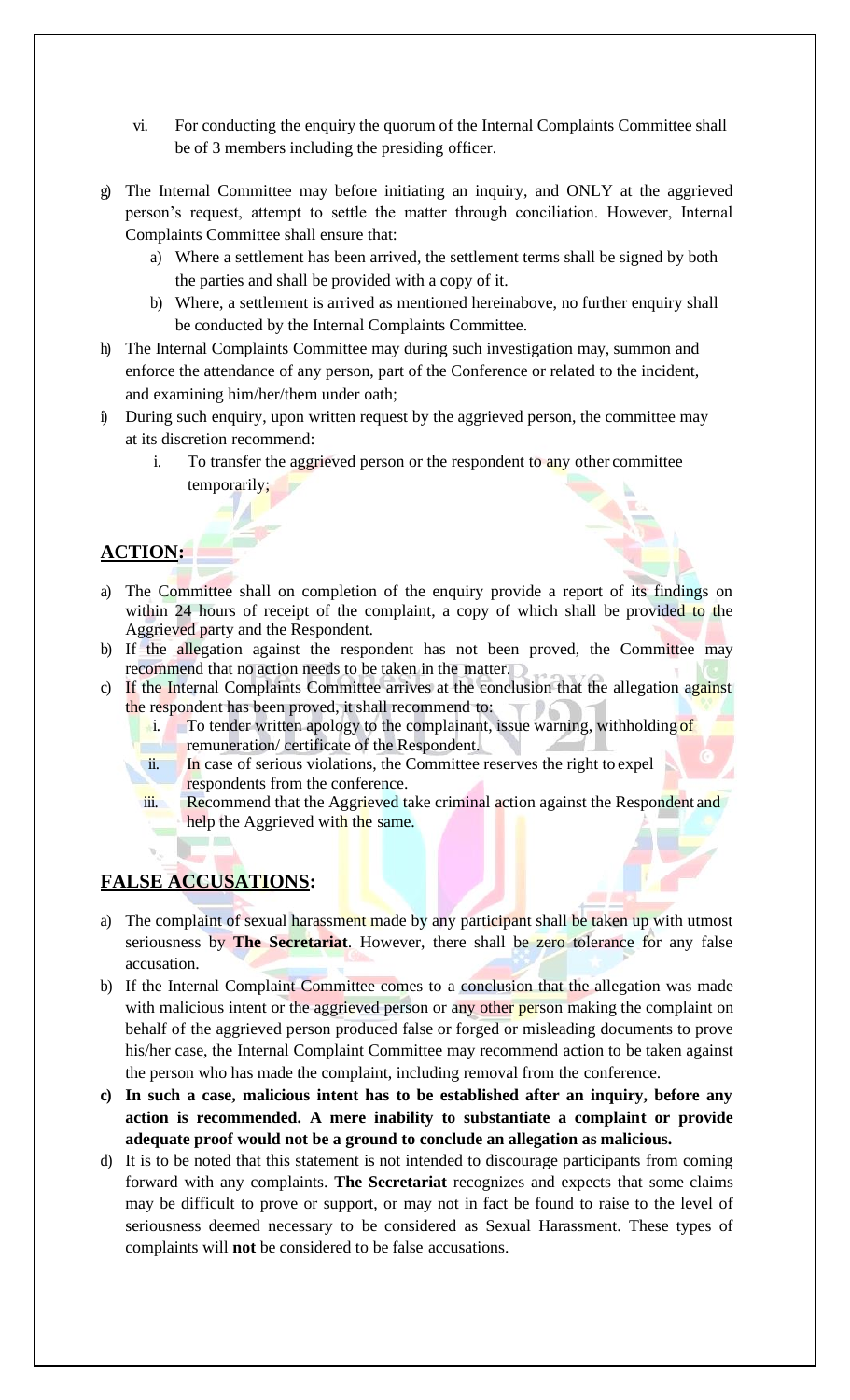## **MISCELLANEOUS:**

**The Secretariat may make any alteration or amendment or rescind any of the clauses of this Policy as and when it finds it necessary to do so as long as it complies with the statutory Law of the land.**

a) This policy shall be binding on all Participants, Organizers and Volunteers on all the days of the Conference.

The identity and address of the aggrieved person, respondent and witnesses must not be published or disclosed to the public or media.

The decision of Committee shall be final and binding on all. However, the same is without prejudice to any recourse that Committee or the individual concerned may have against the respondent and it shall not limit or restrict the rights of the Complainant and/or Committee to pursue, nor shall they be precluded from pursuing, such further and other legal actions as may be available.

Be Honest, Be Brave